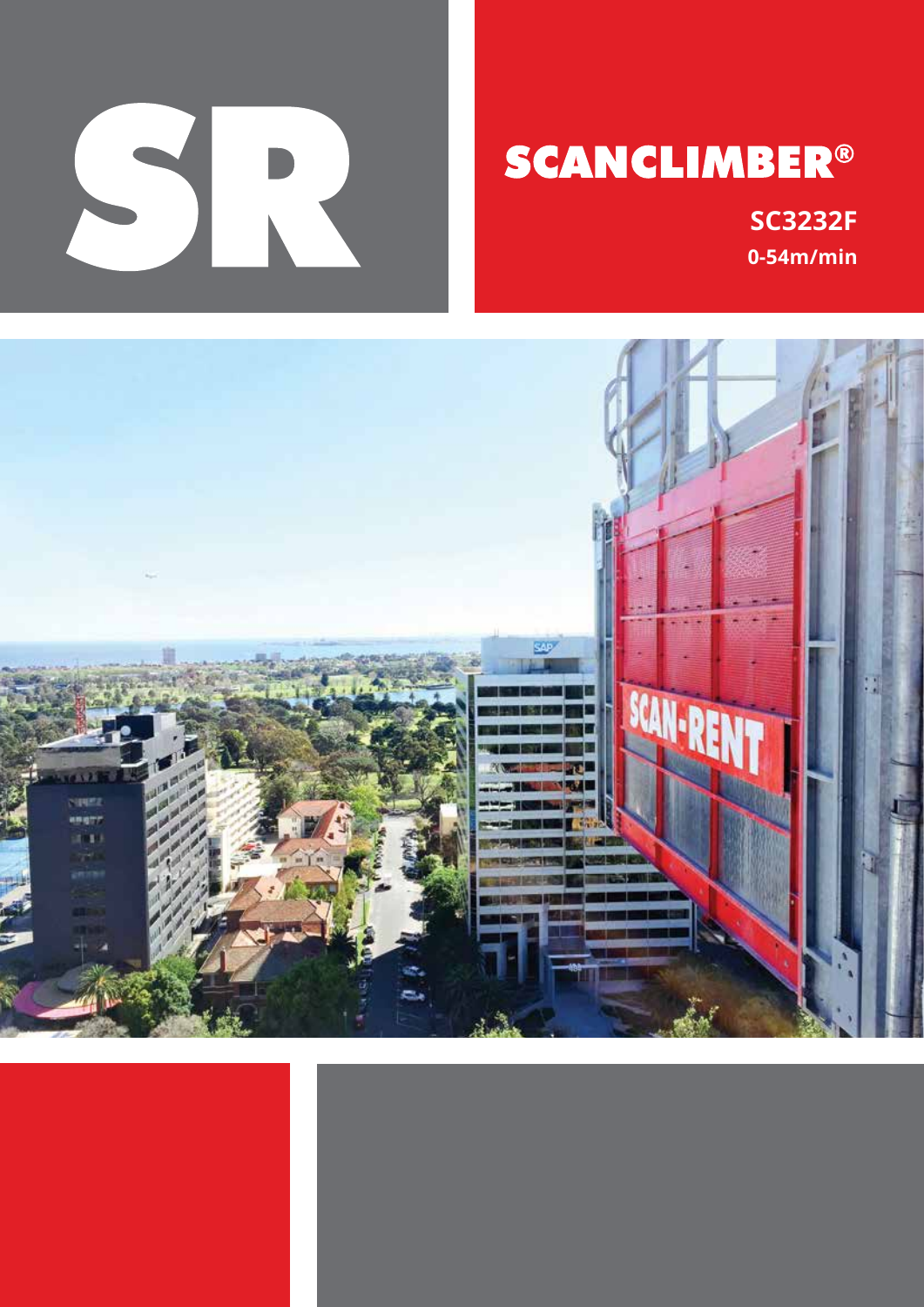# **SC3232F Passenger & Material Hoist (Single Configuration)**









SRA-SC3232/1 Elevations SC3232 Single Configuration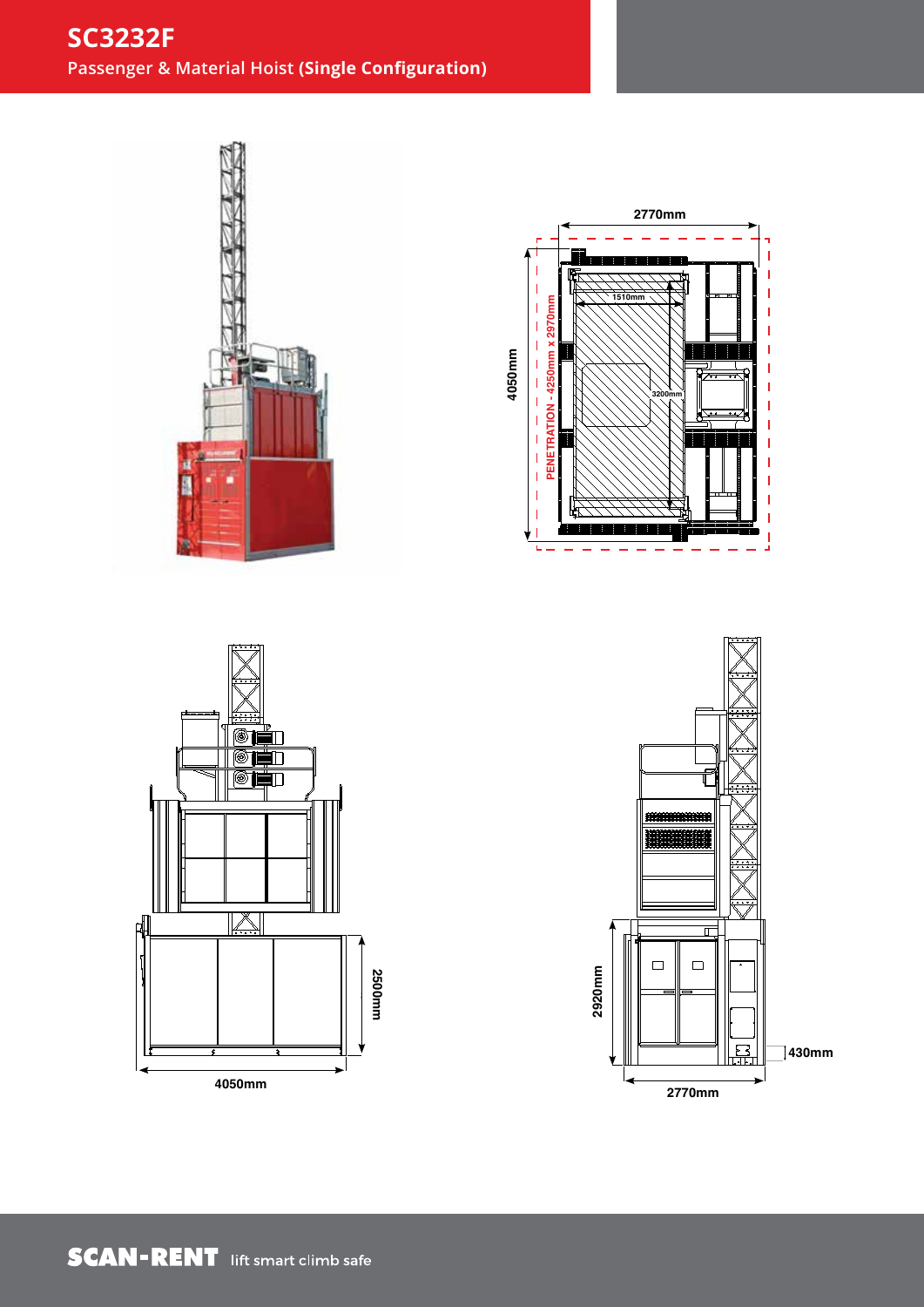





**SCANCLIMBER®**